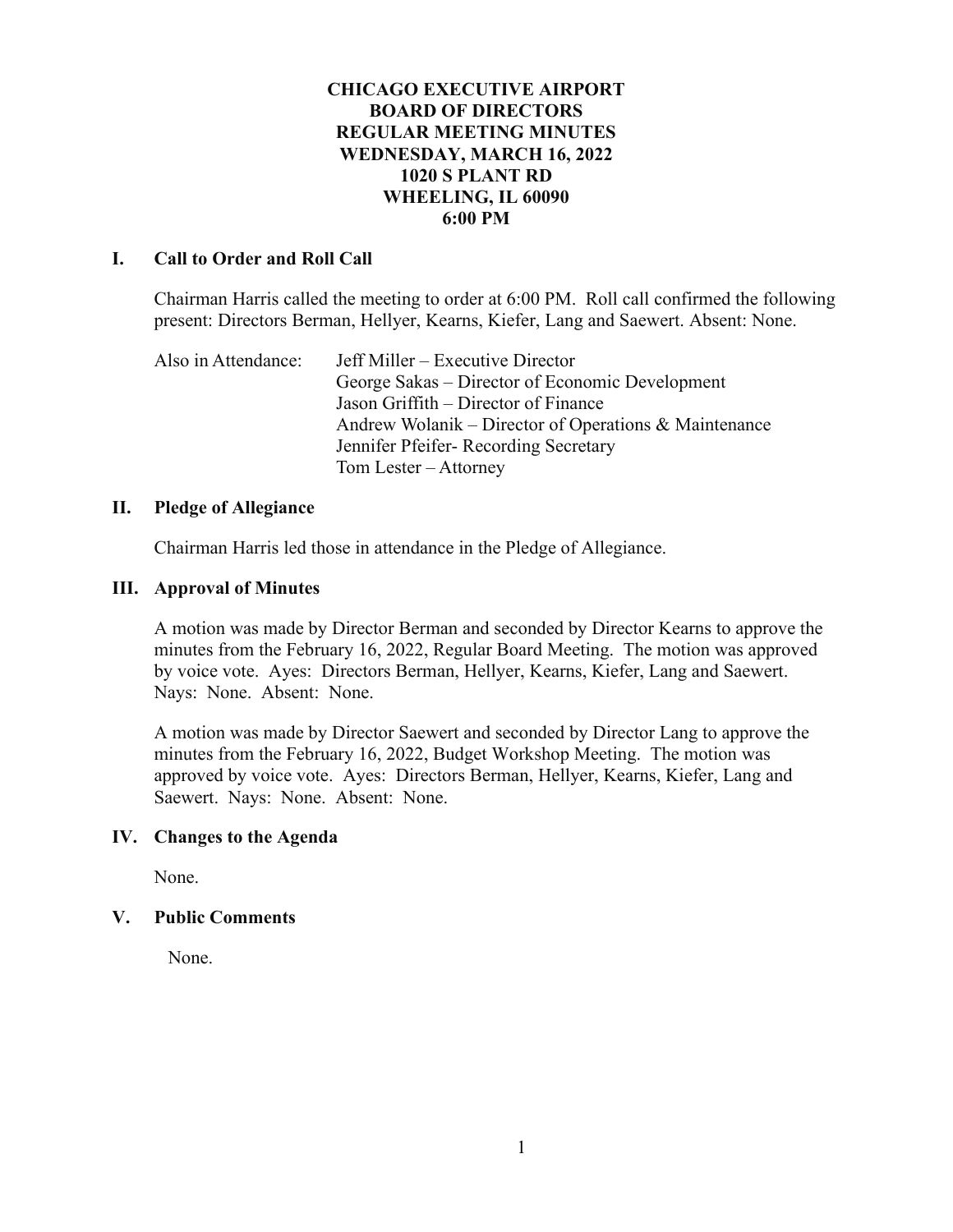## **VI. Hearing and Reports**

## **A) Treasurer's Report**

Jason Griffith delivered the Treasurer's Report. February is the tenth month of the fiscal year which is 83.33%, operating revenues were at 98.31% of the budget and operating expenses are 71.56% of the FY22 budget.

Jason spoke about the new property management and general ledger software that is being recommended in Resolution 22-013. The goal is to modernize and integrate with our current operations and maintenance software, track leases, and allow five years of budget forecasting. Three software products (Aerosimple, Civix and Yardi) were considered, and he spoke about the features of each. The Staff's recommendation is Yardi Systems, Inc.

#### **B) Executive Director's Report**.

Executive Director, Jeff Miller, reported on the following**:**

- $\rightarrow$  Trending upward movement, February total operations of were 5,596. The 12month total is 100,753 operations.
- $\rightarrow$  Fuel flowage was 529,6931 gallons for February which is 33% above February 2021.
- $\rightarrow$  There were 33 U.S. Customs operations in February, this is a significant recovery from the pandemic-low of 17.5 in February 2021.
- $\rightarrow$  Some of the things currently working on:
	- o The Residential Sound Insulation Program (RSIP) is on track for Spring construction.
	- o Master Plan/ALP Approval has been signed and distributed to the FBOs. It will be posted to the website.
	- o Airfield Lighting Project bid has been accepted by the State of IL and processing of the forms is on track to be completed within the 90-day deadline. The Airport is signing the grant documentation forms. Plans to meet with the State every two weeks to keep an open dialogue and keep projects on the right track.
	- o Jeff met with Jason Osborn who is the new Director of Intermodal Project Implementation at IDOT.
	- o Run the Runway registration is open and there are already three sponsors and 34 runners signed up.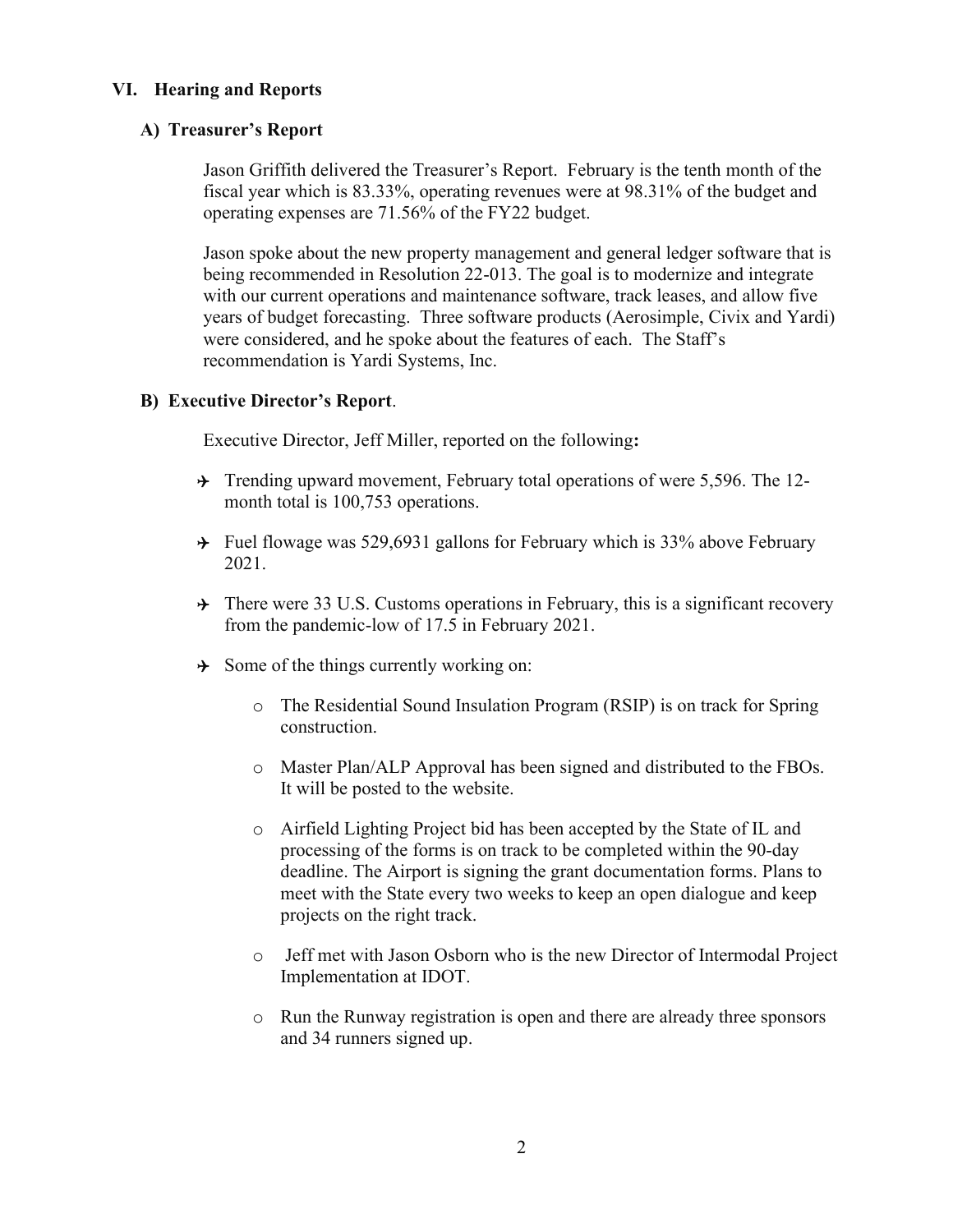- $\circ$  On April 5<sup>th</sup> District 21 students and faculty will be making an aviation career video at Chicago Executive Airport. The school AV club will be doing the filming.
- o We are working on a recognition program for each Board of Directors meeting to highlight individual's contributions.
- o The new photo backdrop and promotional bags for the 5K were shown.
- $\rightarrow$  Public Relations Report
	- o Working with Serafin on the 5K materials, sponsors and outreach.
	- o An article was published about Hawthorne.
	- o The press release about Signature Flight Support was picked up by local media and aviation focused media outlets.
	- o New promotional car stickers with Chicago Executive Airport code are available and being distributed.
- $\rightarrow$  Noise call data was displayed showing 11 noise complaints from last month. The previous month there were 3 complaints.
- $\rightarrow$  Upcoming Meetings & Events
	- o April 5-7: Jeff and George will be attending NBAA Schedulers and Dispatchers Conference.
	- $\circ$  Friday, April 15<sup>th</sup> the office will be closed for the Good Friday holiday.
	- $\circ$  Monday, April 18<sup>th</sup> is the next Quarterly GA Users Meeting.
	- o The next regular Board of Directors meeting will be on Wednesday, April  $20<sup>th</sup>$ .
- $\rightarrow$  Security Enhancement Proposal Jeff turned the floor over to Andrew Wolanik for the presentation:
	- o Andrew said that we are a very busy GA airport, and the security goals are:
		- Increased physical security and lighting to reduce intrusions.
		- **Increased security coverage.**
		- Enhanced access control.
	- o Some physical security measures recently completed:
		- Removal of some gates which were replaced by permanent fencing.
		- Illumination of Area 2 gates.
		- Metal bollards were installed near the viewing area.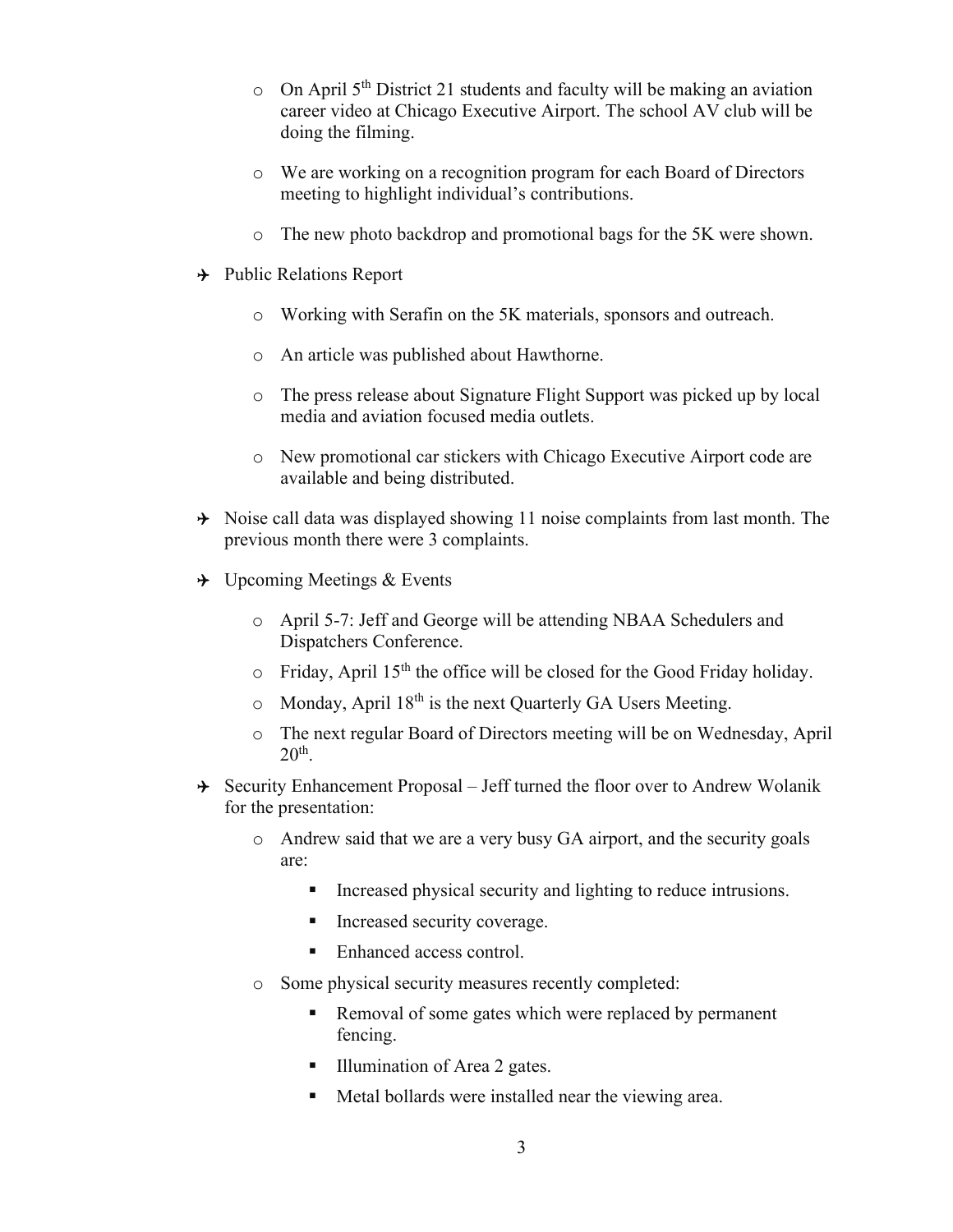- o Three vendors were interviewed, and Durabilt Fence was selected for physical security upgrades at the following fencing locations:
	- **EXECUTE:** Hintz Rd. and Wolf Rd.
	- Wolf Rd. and Messner Dr.
	- Plant Rd. and Sumac Rd.
- o Andrew spoke about three vendors (Imperial Surveillance, ais, and Siemens) that were considered for the camera and access control security segment. He explained the features each could offer and the costs. He recommended Imperial Surveillance, explained the cost and scope of the surveillance system and different features.

Director Lang asked if the surveillance system is capable of capturing aircraft tail numbers, how long data is stored and how the system is accessed by staff. Andrew said that yes, tail numbers can be captured, data is stored for at least 30 days and can be increased, and it is a PC based system and smart phone capability that can be used remotely. Jeff added that this system will provide more accurate information remotely if there is an incident. Director Lang also asked Jeff about the threatening noise complaint call and Jeff said he believes it is an isolated incident. Director Lang said if it happens again that Jeff should make use of Village resources for protection.

Director Saewert asked what the monthly charge covers and will the cameras that the City of Prospect Heights monitors at the viewing area remain part of the system. Andrew said the monthly charge is for general maintenance and service of the system and covers all parts, labor, and annual cleaning of the cameras. The current viewing area camera will remain, and additional cameras will be installed at the viewing area.

Director Kearns asked what the cost will be to run power to the new camera locations. Chad from Imperial Surveillance said that cameras will be installed at locations that already have power so any additional cost will be minimal. Director Kearns asked if any of the cost of this project is reimbursable, and Attorney Tom Lester said no.

# **C) CMT Engineering Report – Brian Welker and Kyle Peabody**

- Brian Welker, CMT CEO, spoke about how much he has appreciated working with the Airport since 1986. A new engineer, Doug Klonowski, who has worked on Chicago Executive Airport projects in the past will be the main engineer along with Kyle Peabody. Dan Pape will still be backing up the team.
- Kyle Peabody gave the CMT Engineering Report for the month of February:
	- i. General Engineering State capital program, expansion of the east quad apron and the rehab of the roadway at NE T-hangars – predesign meetings are on hold per the State due to staffing issues.
	- ii. Runway 34 circle to land approach the surveys have been completed for the obstruction lights and now working on the drawings. Will be sent to CEA staff.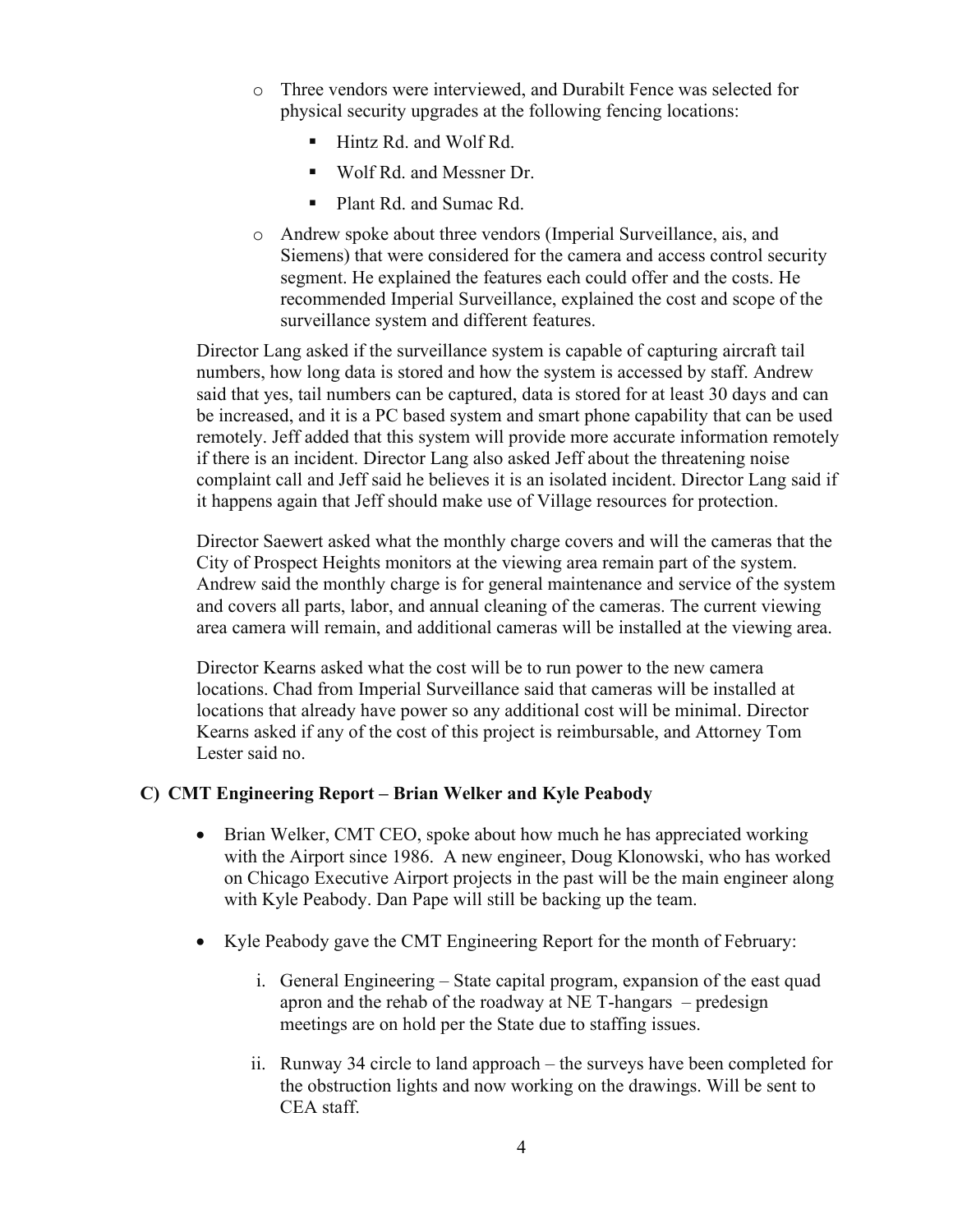- iii. Hawthorne Hangar Phase 2 the civil drawings have been received and there are three items to close out. They have prepared the permit package for the Village of Wheeling to be submitted.
- iv. Pavement repairs and remarking received the budget from Jason, the site survey is done, and they looked at what needs to be fixed with staff. The projects will be bid in early May.
- v. The ALP has been signed and distributed and the final implementation plan will be finished.
- vi. Airfield Lighting project CMT did the concurrence to award letter, the intent to award, the GATA budget, the risk assessment, the agency agreement, and they talked to the accepted bidder, Hecker. There will be delays in starting the project due to electrical items order delays. The project will not start until next year.

Director Kiefer asked if the price for the Airfield Lighting project is set even if the work is delayed for a year. Kyle said yes, the contract is signed, and Hecker cannot request additional funds.

Director Saewert asked if the Airfield Lighting project will be completed during this TIPS budget. This is fully funded project. Jeff said it will be completed in Summer 2023. Director Saewert asked about the Hawthorne hangar development and the MWRD permit which has not been obtained. The permit at the Village of Wheeling has been delayed. Director Saewert asked about the circle to land procedure. Kyle said the plans will be given to the Airport staff next week, the quotes will be obtained. Jeff said that project materials are due in May, the lights are backordered, and once the work is done the FAA will have to flight check the procedure. It is expected to be done in September.

Chairman Harris asked if Jeff spoke to Jason Osborn about IDOT not being able to schedule meetings. Jeff said that they talked about bi-weekly meetings and future conversation. Currently it's a logistical staff issue and they are not committing to any date.

## **D) Board Member Comments**

- Director Hellyer had no comments
- Director Saewert said that he appreciates the work the staff put into the financial software and security upgrade projects. He said to keep an eye on inflation in the future and think of new ways to be more efficient and effective.
- Director Kearns thanked the operations team for the work during harsh weather and the staff for the work on the budget, security, and software.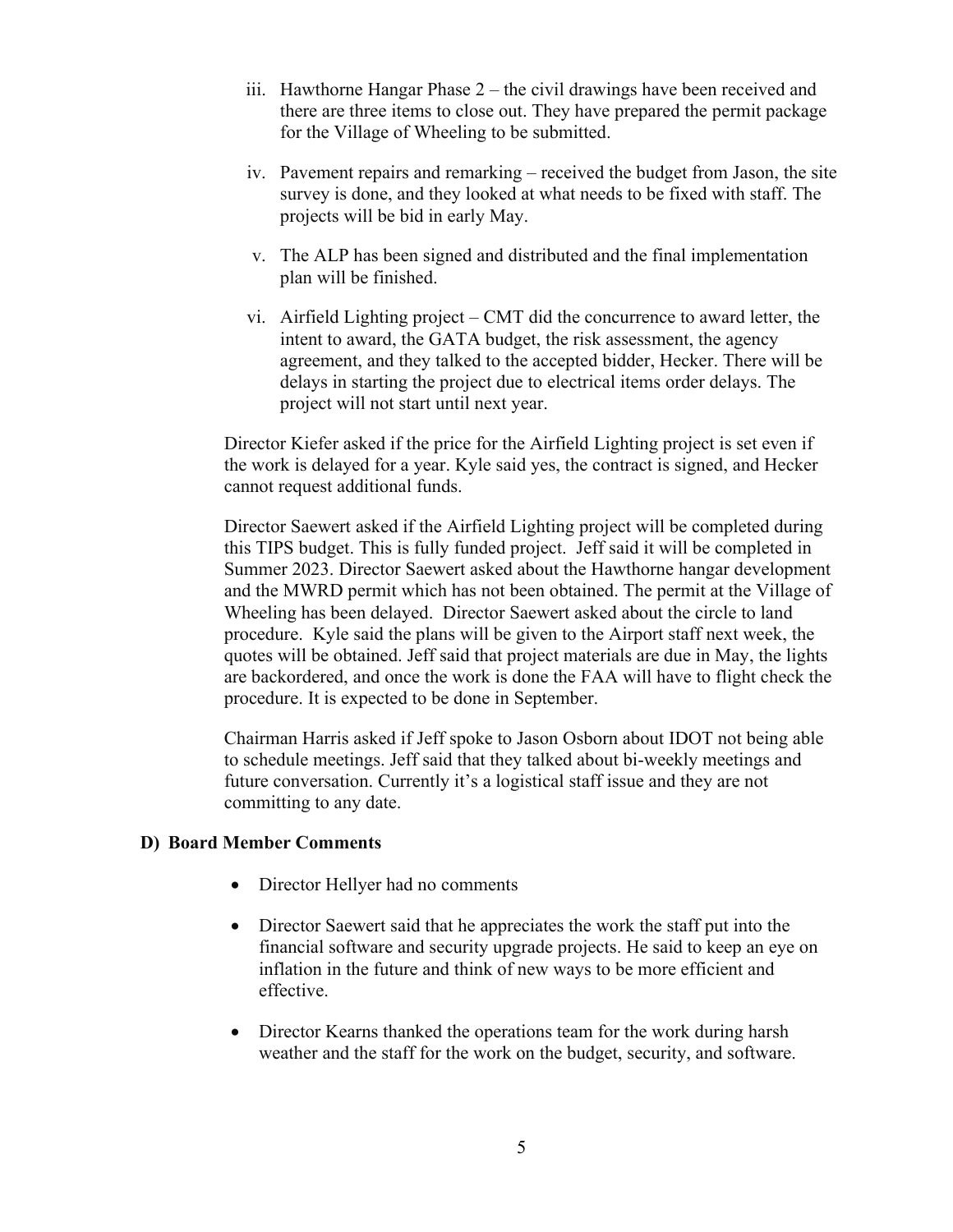- Director Lang said it's great to see new buildings at the Airport, Hawthorne's new hangar will be next. The Atlantic Aviation fuel farm has a canopy and looks great.
- Director Kiefer thanked the staff for their work on projects that are getting completed after years of asking for them.
- Director Berman agreed with all the appreciation for the staff's work and said it is good to see the fruits of their efforts. He is looking forward to seeing it all up and running.

## **E) Correspondence and Chairman's Comments**

Chairman Harris agreed with all the thankfulness to the staff. He sees new faces at the meeting and encouraged everyone to sign up for the 5K. He is excited to have the new recognition program and announced that the dedication of the conference room for Mayor Helmer will take place during the April Board of Directors meeting.

## **VII. New Business**

A.Budget Discussion – Jason Griffith said the most significant change from the budget at last month's meeting would be the timing of the purchase of the 94<sup>th</sup> Aero Squadron property. The closing will be right when the FY22 budget ends and the FY23 begins. The land and building reserve funds are carried over into the FY23 budget just in case. It's in the amended FY22 budget and now it's carried over into the F23 budget just because of the potential closing date. The funds are still available, it's just a timing thing. The Chairman thanked Jason for his hard work on the budget.

B.Resolution 22-008 – A Resolution Authorizing the Payment of Claims;

A motion to approve was made by Director Kiefer and seconded by Director Saewert. The motion was approved by roll call. Ayes: Directors Berman, Hellyer, Kearns, Kiefer, Lang and Saewert. Nays: None. Absent: None.

C. Resolution 22-009 – A Resolution Recommending Approval of the FY23 Budget for Chicago Executive Airport.;

A motion to approve was made by Director Berman and seconded by Director Hellyer. The motion was approved by roll call. Ayes: Directors Berman, Hellyer, Kearns, Kiefer, Lang, and Saewert. Nays: None. Absent: None.

D. Resolution 22-010 – A Resolution Authorizing the Executive Director to Sign an Agreement with Imperial Security for a Complete IP Digital Surveillance System;

A motion to approve was made by Director Berman and seconded by Director Hellyer. The motion was approved by roll call. Ayes: Directors Berman, Hellyer, Kearns, Kiefer, Lang, and Saewert. Nays: None. Absent: None.